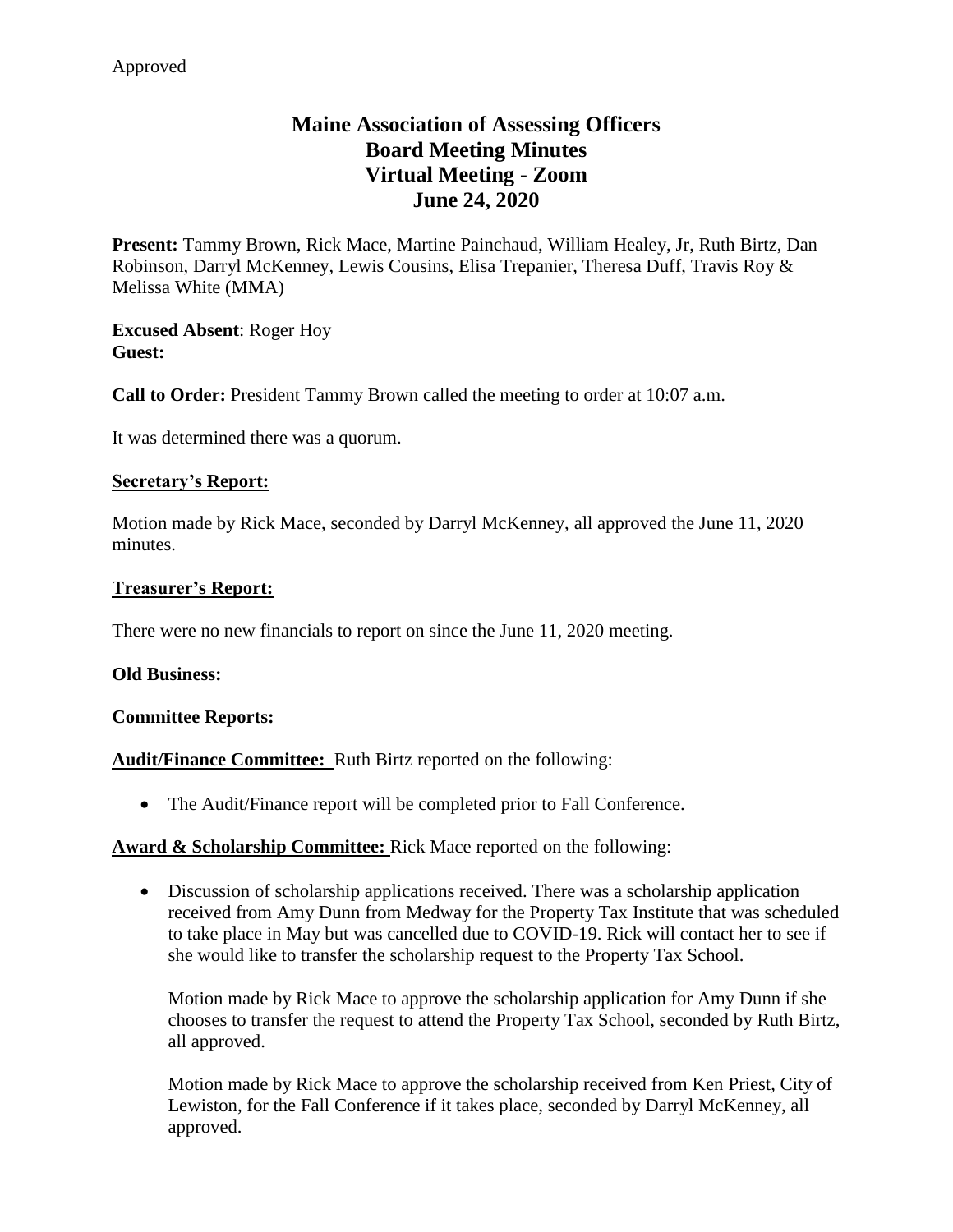**Calendar/Advertisers Committee:** Lewis Cousins reported on the following:

• Preparation of the calendars will depend on if the (in person) Fall Conference is cancelled. If the decision is made to cancel the in person Fall Conference, the consensus is to forgo producing the calendars as distribution would be too expensive.

### **Conference Committee:** Tammy Brown reported on the following:

- The results of the Membership poll asking whether members would attend the in person Fall Conference were provided, there were some duplicate responses removed, resulting in 44 members responding No and 42 members responding Yes. There was discussion regarding the remaining concerns of holding the Conference in person:
	- o Loss revenue due to low attendance
	- o Health concerns due to the continuing spread of the COVID-19 virus
	- o Travel restrictions
- Discussion of holding the Conference virtually in place of in person to be able to provide members with the opportunity to continue to maintain their credit requirements. There was consensus that if the Conference were held virtually, session lengths should be limited and the Conference should extend over multiple days, over the amount of the in person Conference which provides two full day trainings.

Melissa White noted MMA would act as the host of the meeting and provide other administrative functions as with the in person event. Advertising is also an option to provide to vendors during any session breaks. There was also concern raised that many do not prefer virtual trainings and that may deter attendance.

William Healey Jr. noted he would contact Lisa Hobart to determine her fee so that they can best assess the minimum fee to charge for a virtual event.

Motion made by Dan Robinson cancel the in person Fall Conference and for the Education committee to prepare a plan to hold the Fall Conference in a virtual capacity and present for the Board approval, seconded by Ruth Birtz, all approved.

**Distance Learning Committee:** Travis Roy reported on the following:

 Still waiting on a response from his question asked at a recent IAAO meeting to Jeff Kendall and the incoming Chief of training regarding the change to active CMA's

**Education Committee:** William Healey, Jr. reported on the following:

- Nothing further to report, see Conference discussion
- Will begin to work on preparations to hold the Conference virtually.

**Ethics Committee:** Travis Roy has nothing new to report.

**Executive Board**: Ruth Birtz had nothing new to report.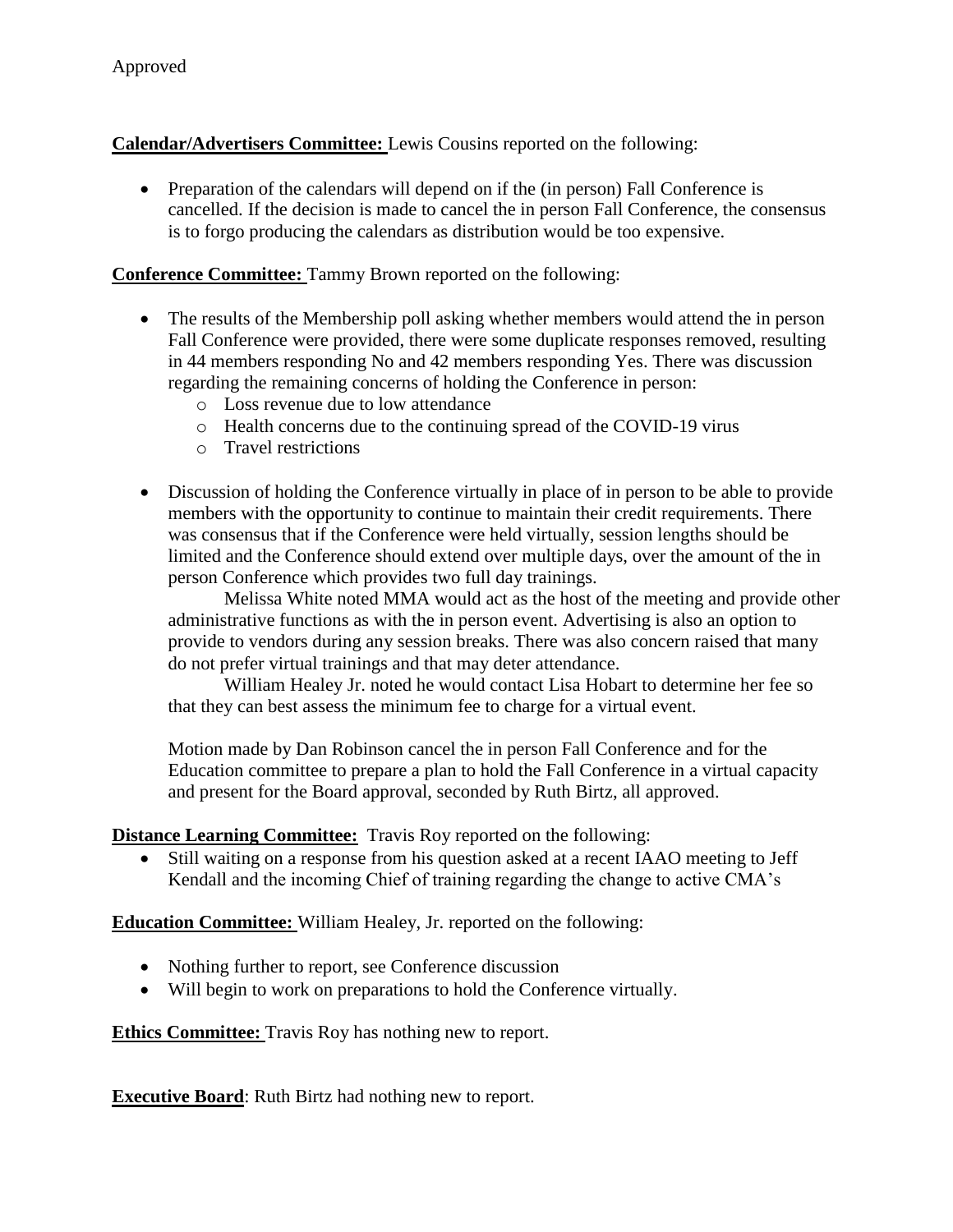**Historian Committee:** Darryl McKenney has nothing new to report.

**Legislative Committee:** Darryl McKenney had nothing new to report.

### **Membership Committee:** Roger Hoy

 It was noted on the meeting agenda that there are 256 paid members and 39 unpaid members as of June 23, 2020.

**Newsletter Committee:** Tammy Brown reported on the following:

- Melissa White asked if the next issue was scheduled for July as the MMA newsletter schedule had July as the next issue. Ruth Birtz reported a change in the issue months changed previously. Melissa will have the document updated to correctly reflect the previous change.
- The next issue is scheduled for August, Tammy and Travis will begin to solicit articles.

**Technology Committee:** Dan Robinson reported on the following:

See update under New Business: Website

### **New Business:**

### **Listserv Discussion**

Tammy Brown asked Melissa White if there have been usage charges for the listserv and there had not. There has been minimal emails on the listserv. Brief discussion of possibly transferring to the google free service in the future, however there is concern of receiving unwanted advertisements.

### **Conference 2021 Contracts signed for September 22-24, 2021**

Tammy Brown reported that the contract has been signed for the 2021 Fall Conference at the Sebasco Harbor Resort.

### **Website Discussion**

Dan Robinson reported that prior to the COVID-19 pandemic, he was working with MMA staff on the website contract for the MAAO website to be redesigned in the Wordpress platform. Dan is still waiting on the contract from MMA and Melissa White will follow up. Dan would like to begin working on the new website in September.

### **By Laws Discussion**